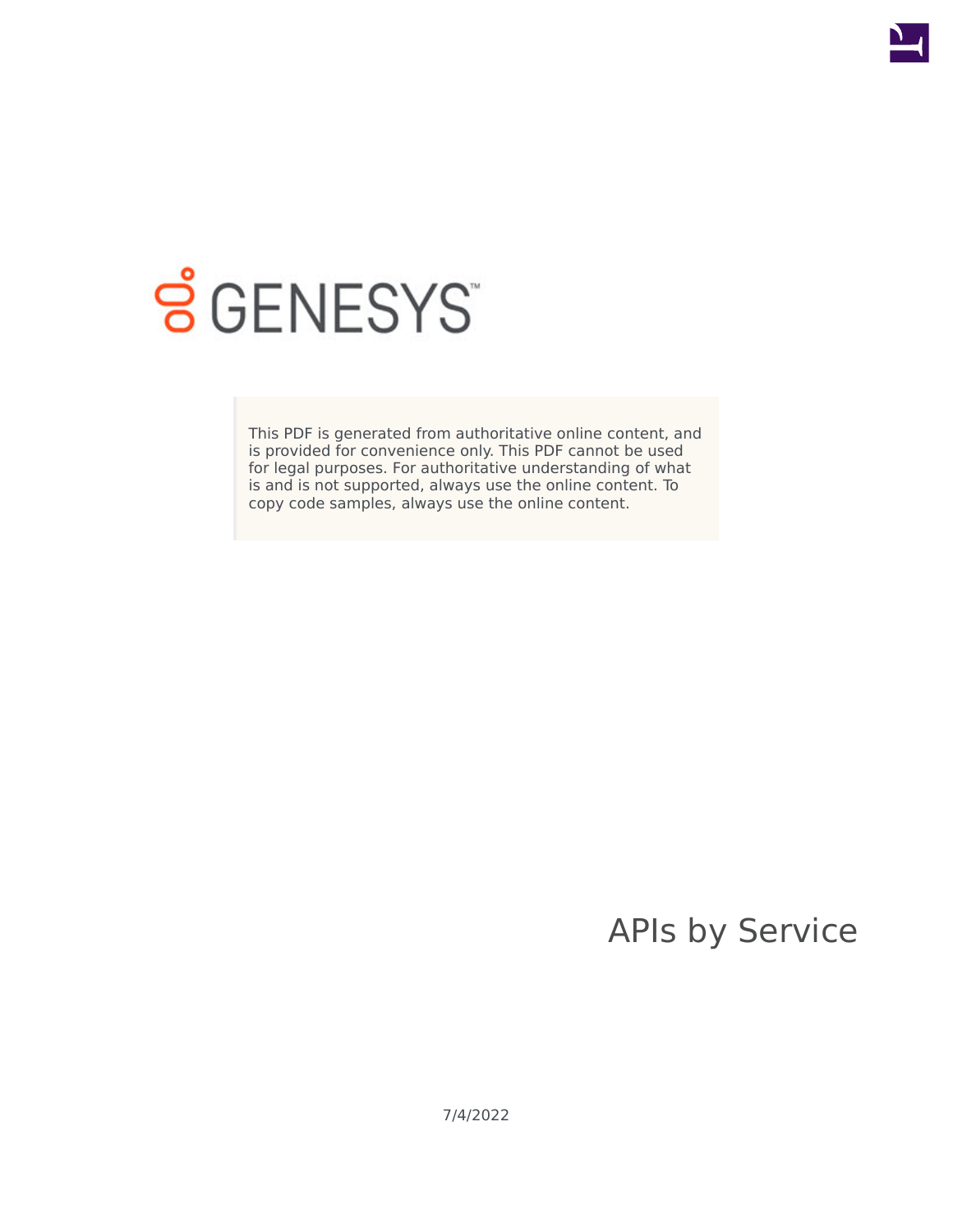## Contents

- 1 **[API Resources](#page-2-0)**
- 2 **[APIs by Technology Area](#page-3-0)**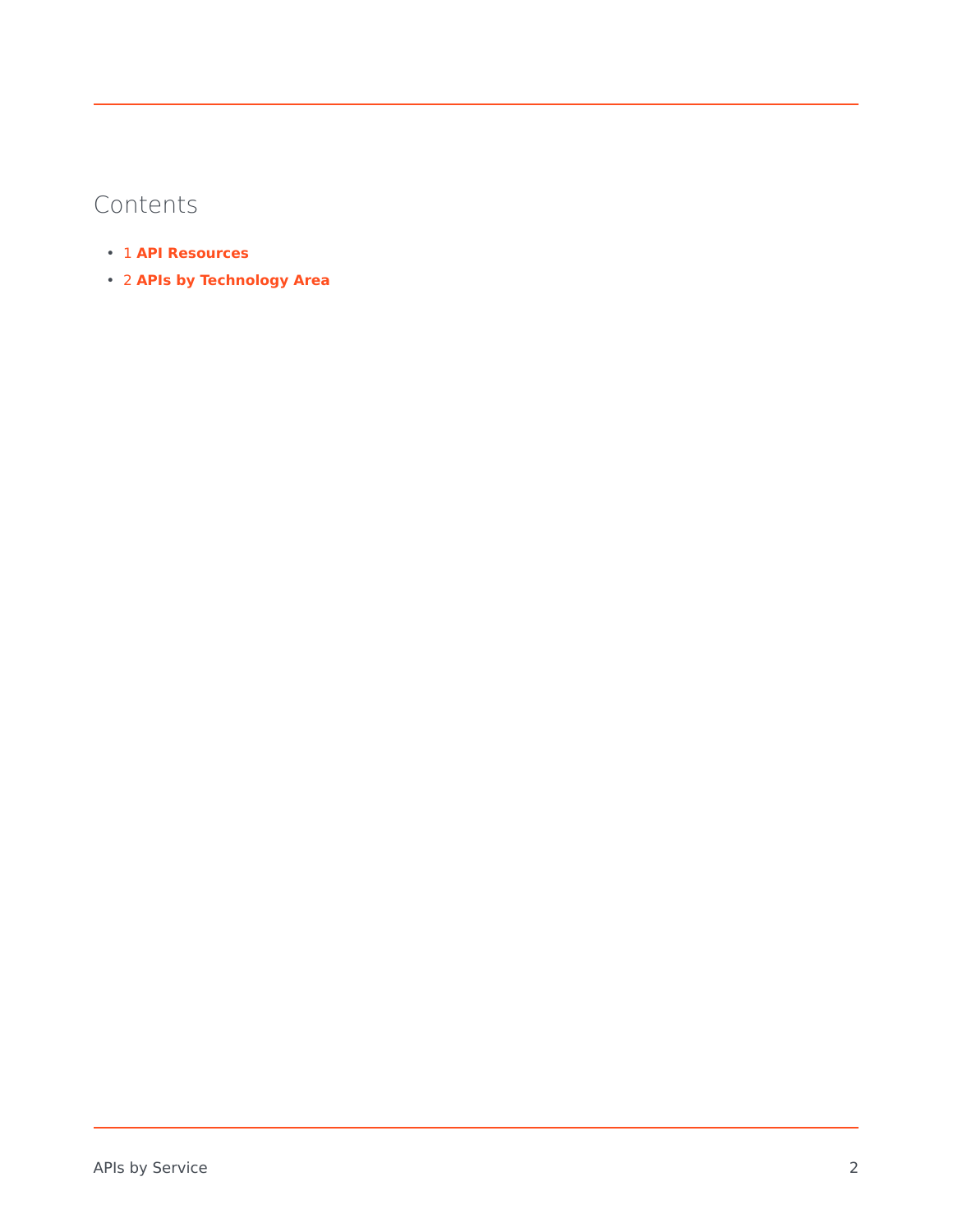This page lists specific API content by Genesys technology area.

### <span id="page-2-0"></span>**API Resources**

Developer Centers, SDKs, and Forums

Developer Centers Genesys Cloud CX, PureConnect, Genesys Multicloud CX, Genesys Engage onpremises

SDKs Genesys Cloud CX, PureConnect, Genesys Multicloud CX, Genesys Engage on-premises

Forums Genesys Cloud CX, Genesys Multicloud CX and Genesys Engage on-premises

#### Genesys Cloud CX Developer Engagement

#### Featured blueprints

- Access an on-premies database from an AWS Lambda
- Automate callbacks using always-running campaigns and data actions
- Build a Rapid Response Virtual Agent with Genesys and Google Cloud
- Build a chat translation assistant with the AWS Translate service
- Build an email translation assistant with the AWS Translate service
- Classify and route emails with Amazon Comprehend
- Design a SQL database for storing analytics JSON data
- Deploy the Lex-Kendra chatbot on Genesys Cloud CX
- Deployment guide for chat assistant on Genesys Cloud CX
- Develop an Angular app that uses the Genesys Cloud CX Platform SDK
- Query your API usage using the Genesys Cloud CX CLI and analyze it with AWS S3/Athena
- Set up a Microsoft Teams meeting on Genesys Cloud CX
- Update a Genesys Cloud CX Do Not Contact list with the Genesys Cloud CX for Salesforce SDK
- All blueprints

Featured blogs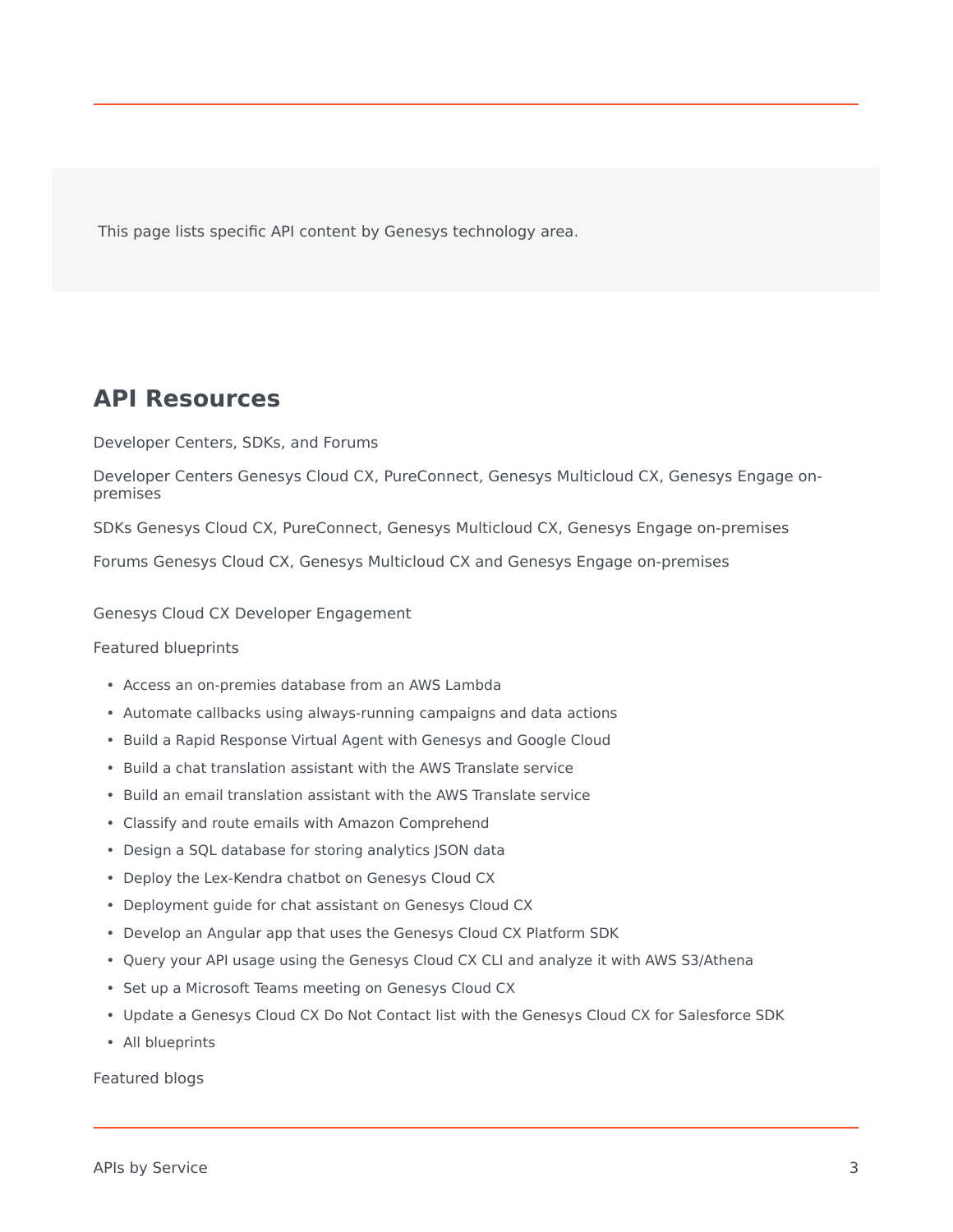- Collecting and using customer information with web chat widget version 2
- Designing Architect flow data actions for resiliency
- All blogs

Featured developer guides

• Chat translation assistant

## <span id="page-3-0"></span>**APIs by Technology Area**

#### **Digital messaging and engagement**

Alerting Genesys Cloud CX Predictive Engagement All platforms Chat Genesys Multicloud CX Co-browse Genesys Multicloud CX External Contacts Genesys Cloud CX Genesys Co-browse Genesys Cloud CX, Genesys Engage on-premises Open messaging Genesys Cloud CX WebChat Genesys Cloud CX WebRTC Genesys Engage on-premises Web messaging Gensys Cloud Widgets All platforms **Outbound** CX Contact Genesys Multicloud CX Outbound Genesys Cloud CX Engage (Soundbite) Genesys Engage on-premises

#### **Unified Communications and Collaborations**

Consumer Messaging Genesys Multicloud CX

Content Management Genesys Cloud CX

Geolocation Genesys Cloud CX

Locations Genesys Cloud CX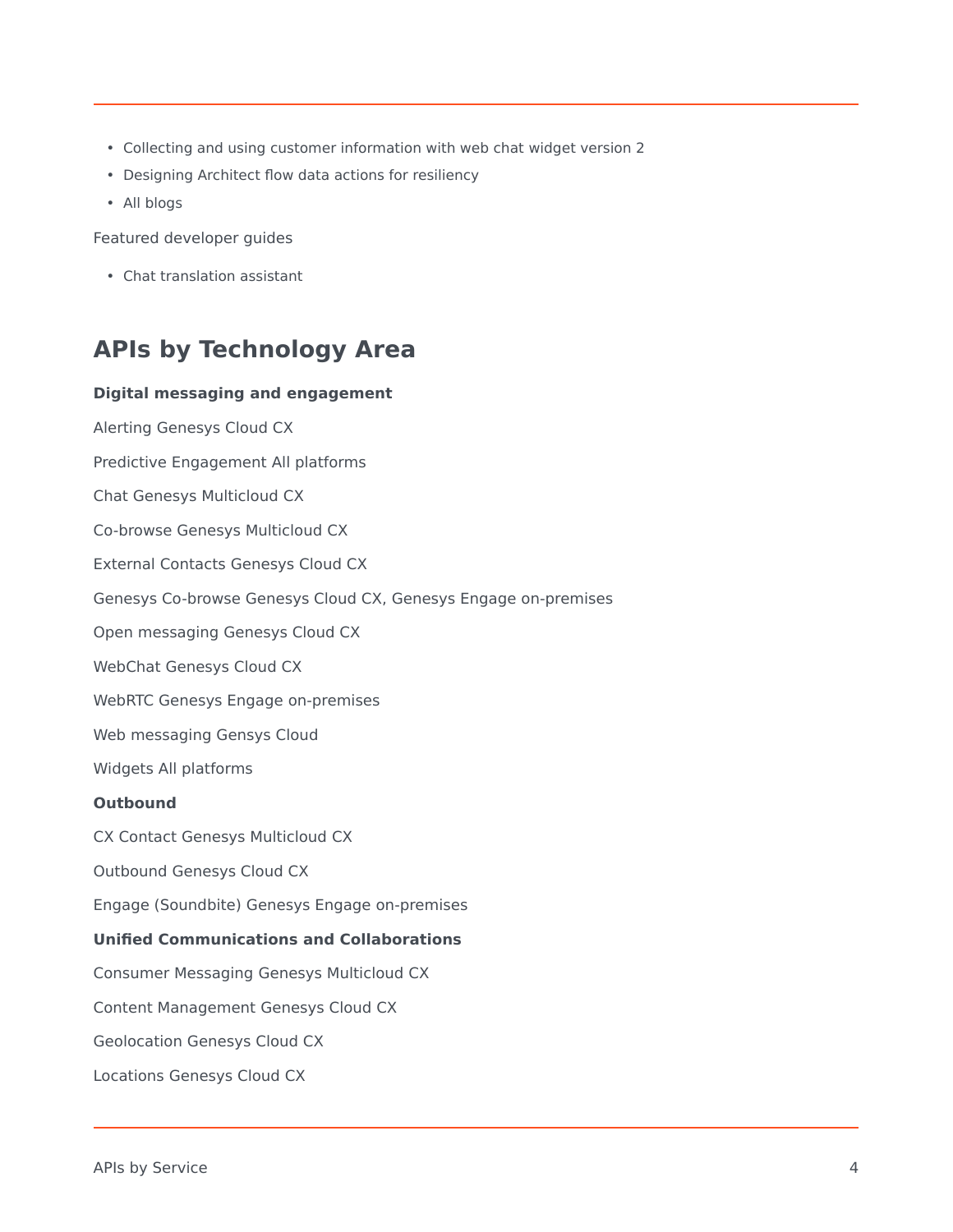Notification Genesys Cloud CX Third-Party MessagingGenesys Multicloud CX **Telecom** SIP Endpoint SDK Genesys Multicloud CX Genesys Engage on-premises Telephony Genesys Cloud CX **Inbound** Analytics Genesys Cloud CX Callback Genesys Multicloud CX Context Services Genesys Engage on-premises Conversations Genesys Cloud CX Engagement (GES) Genesys Multicloud CX Fax Genesys Cloud CX Flows Genesys Cloud CX Genesys Interaction SDK Genesys Engage on-premises Genesys Predictive Routing Genesys Engage on-premises Greetings Genesys Cloud CX Interaction Center Web Services PureConnect Mobile Devices Genesys Cloud CX Presence Genesys Cloud CX Recording Genesys Cloud CX Routing Genesys Cloud CX Stations Genesys Cloud CX Statistics Genesys Multicloud CX User Recordings Genesys Cloud CX Voicemail Genesys Cloud CX **Self-Service & Automation** Architect Genesys Cloud CX Command-line interface Genesys Cloud CX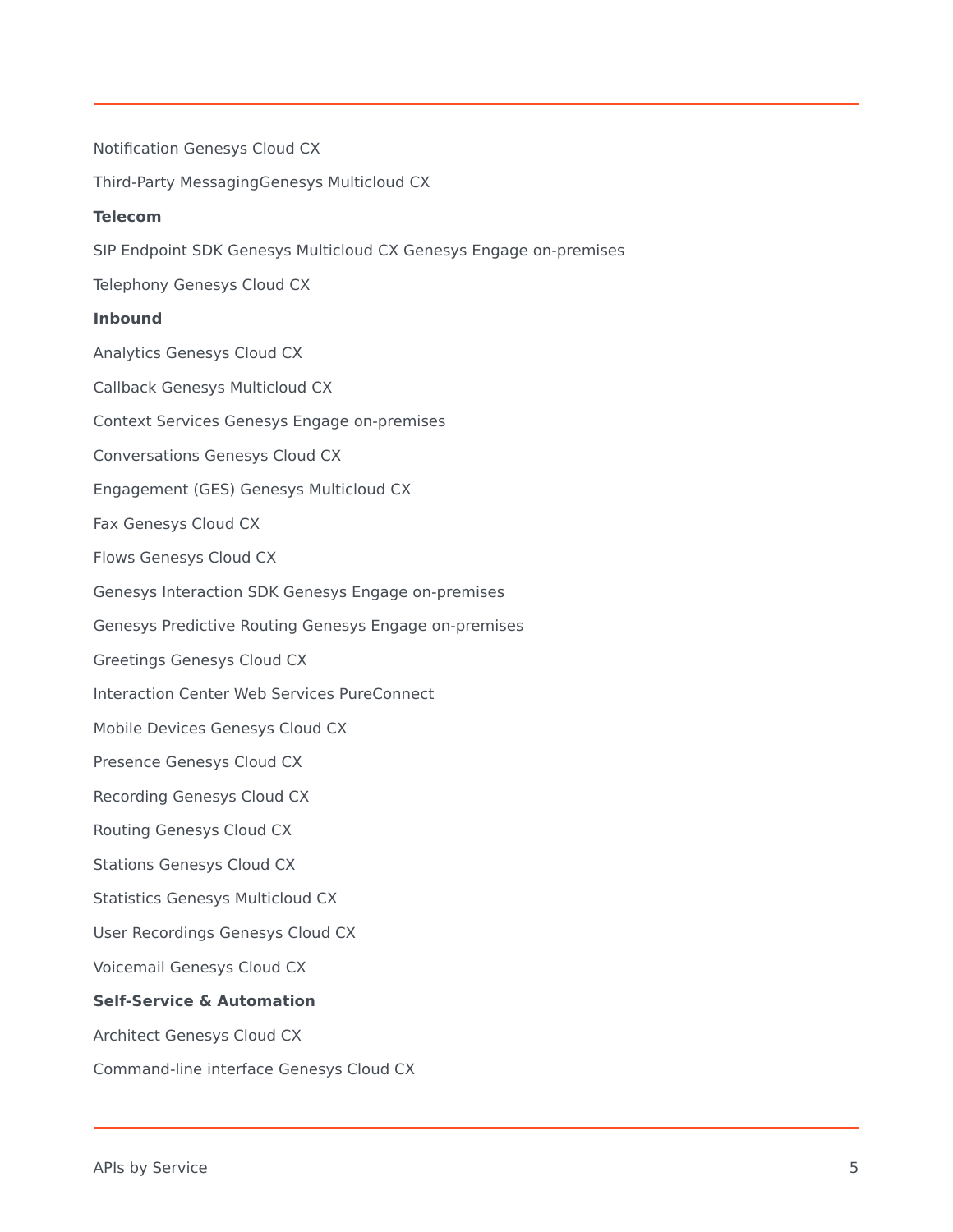#### **Workforce Engagement Management**

Architect Genesys Cloud CX Genesys Interaction Analytics Genesys Engage on-premises Genesys Interaction Recording Genesys Engage on-premises Genesys Skills Management Genesys Engage on-premises Quality Management Genesys Cloud CX Workforce Management Genesys Cloud CX, Genesys Engage on-premises **Open Platform** Authorization Genesys Cloud CX Billing Genesys Cloud CX Cloud Data Download Service Genesys Multicloud CX GDPR Genesys Cloud CX Genesys Knowledge Center Genesys Engage on-premises Genesys Mobile Services Genesys Engage on-premises Genesys Task Routing Genesys Multicloud CX Genesys Web Engagement Genesys Engage on-premises Groups Genesys Cloud CX Identity Provider Genesys Cloud CX Integrations Genesys Cloud CX Intelligent Workload Distribution Genesys Multicloud CX, Genesys Engage on-premises Languages Genesys Cloud CX License Genesys Cloud CX OAuth Genesys Cloud CX Organization Genesys Cloud CX Organization Authorization Genesys Cloud CX Provisioning Genesys Multicloud CX Genesys Cloud CX Embeddable Framework Genesys Cloud CX Response Management Genesys Cloud CX